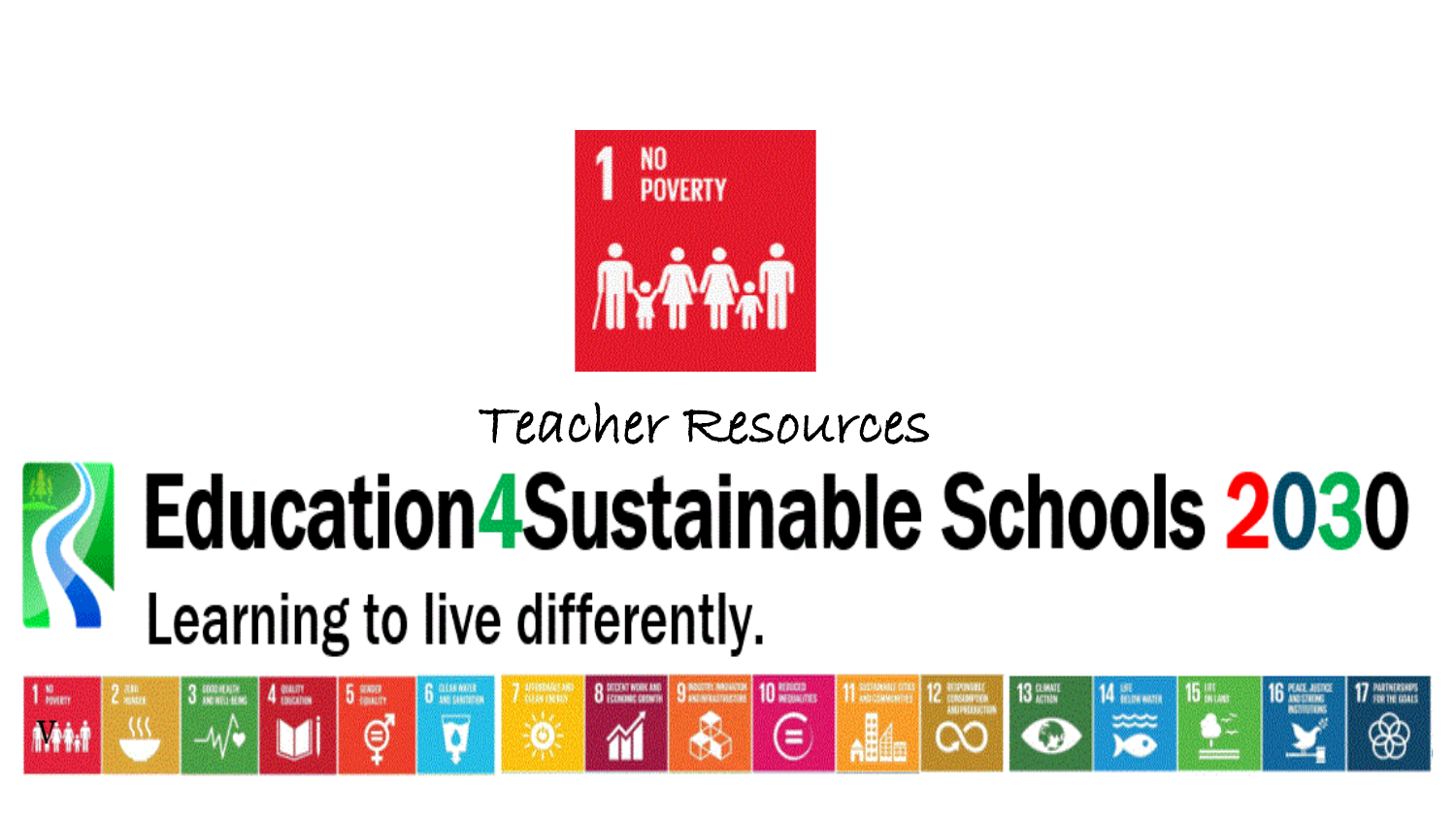## T NO<br>POVERTY

# 



About this course Overview What students will learn Slides for teaching Lesson Plan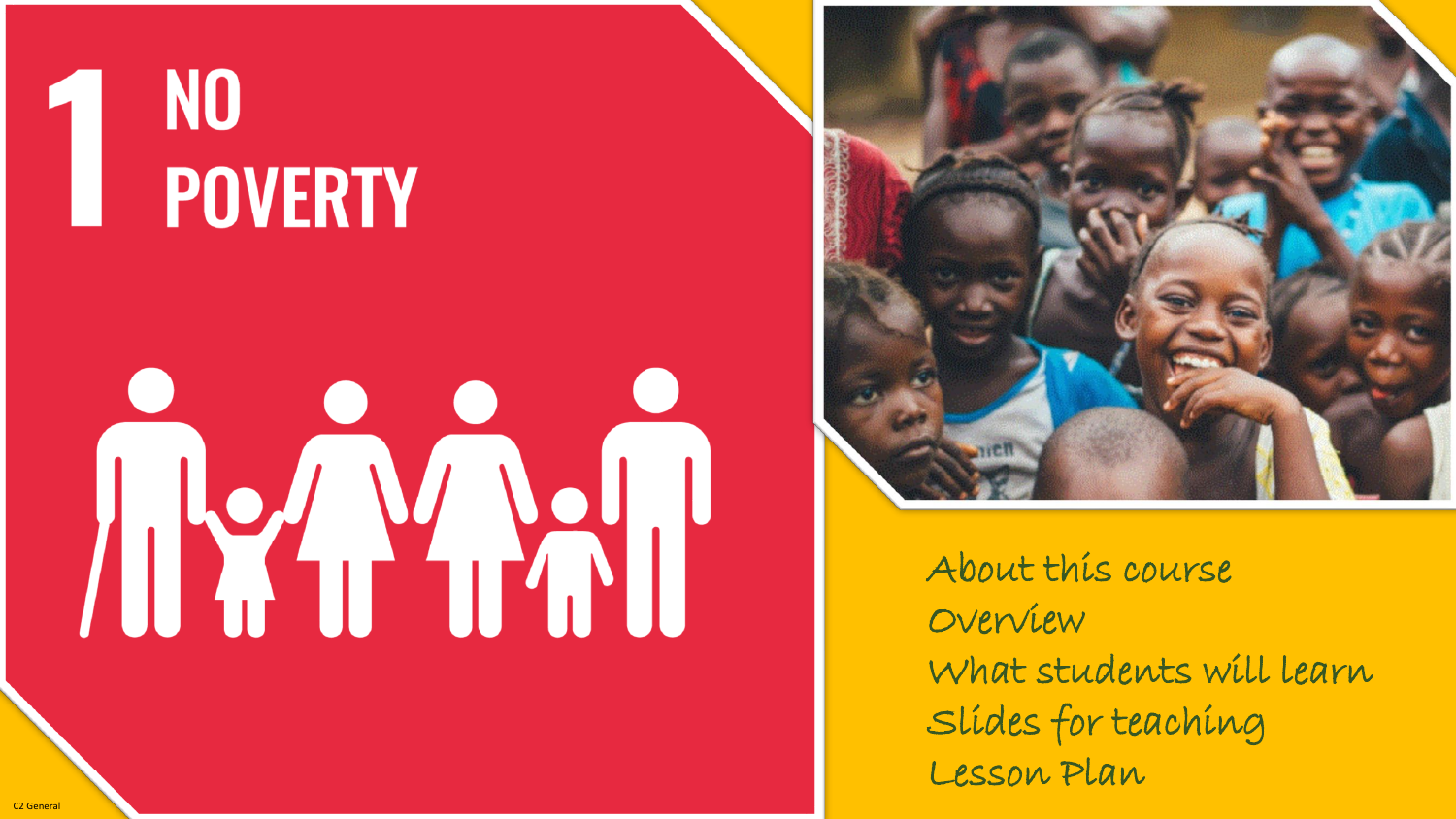

#### About this course

Should everybody have the chance to prosper? Is it fair that some people live in poverty? Should we all have the right to access health care, technology, land and jobs? Did you know that In 2015, more than 700 million people, or 10 per cent of the world population, lived in extreme poverty, struggling to fulfil the most basic needs like health, education, and access to water and sanitation, to name a few. However, the COVID-19 pandemic is reversing the trend of poverty reduction with tens of millions of people in risk of being pushed back into extreme poverty.

This course is designed to help young people understand the challenge of ending poverty for in all its forms everywhere.

This course is designed for young people between the ages of 11 - 18 years. However, it can be modified for younger or older children.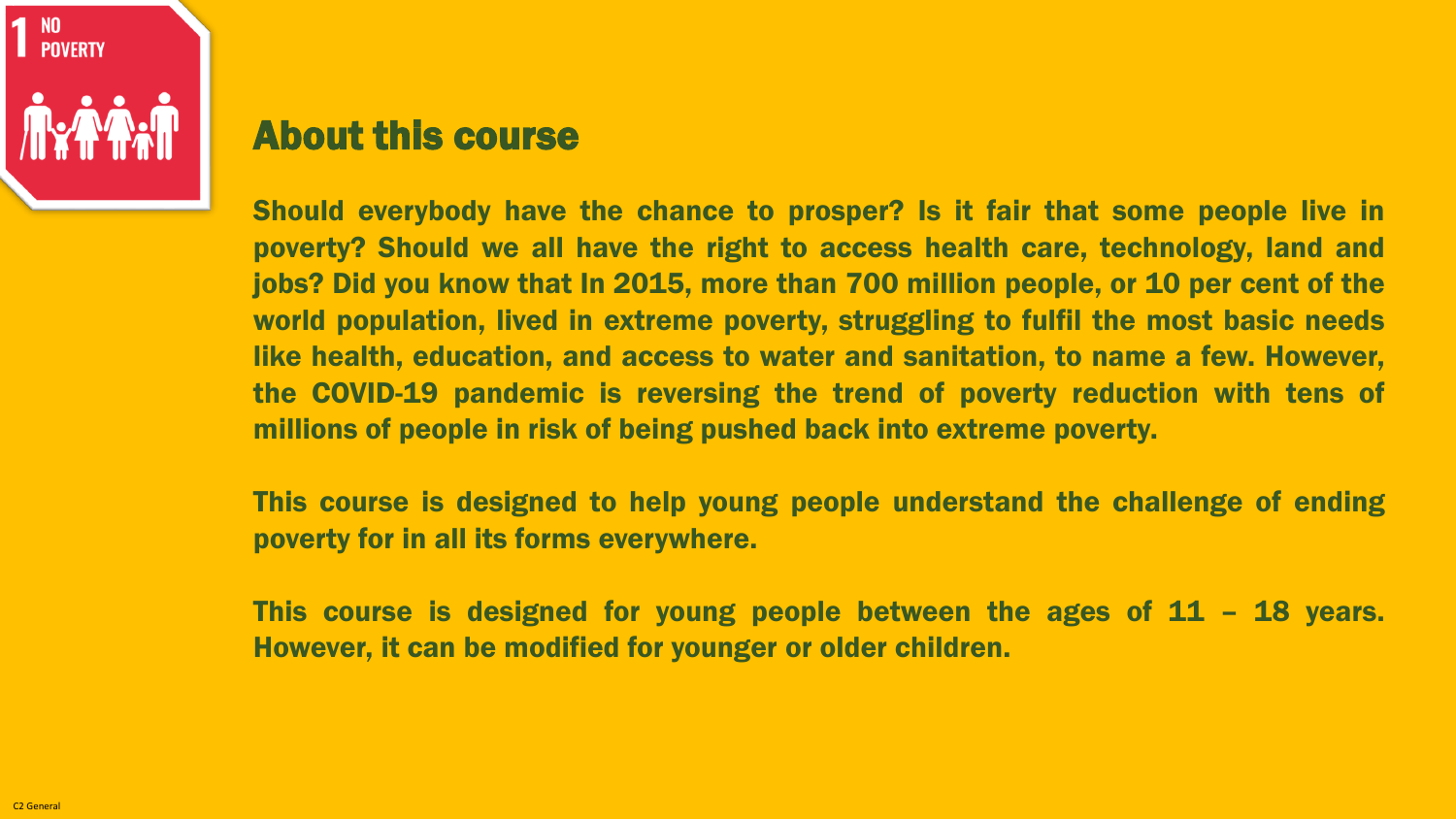

#### **Overview**

Institution: NET Africa Subject: SDG 1 Level: Intermediate Prerequisites: None Language: English Video Transcript: English

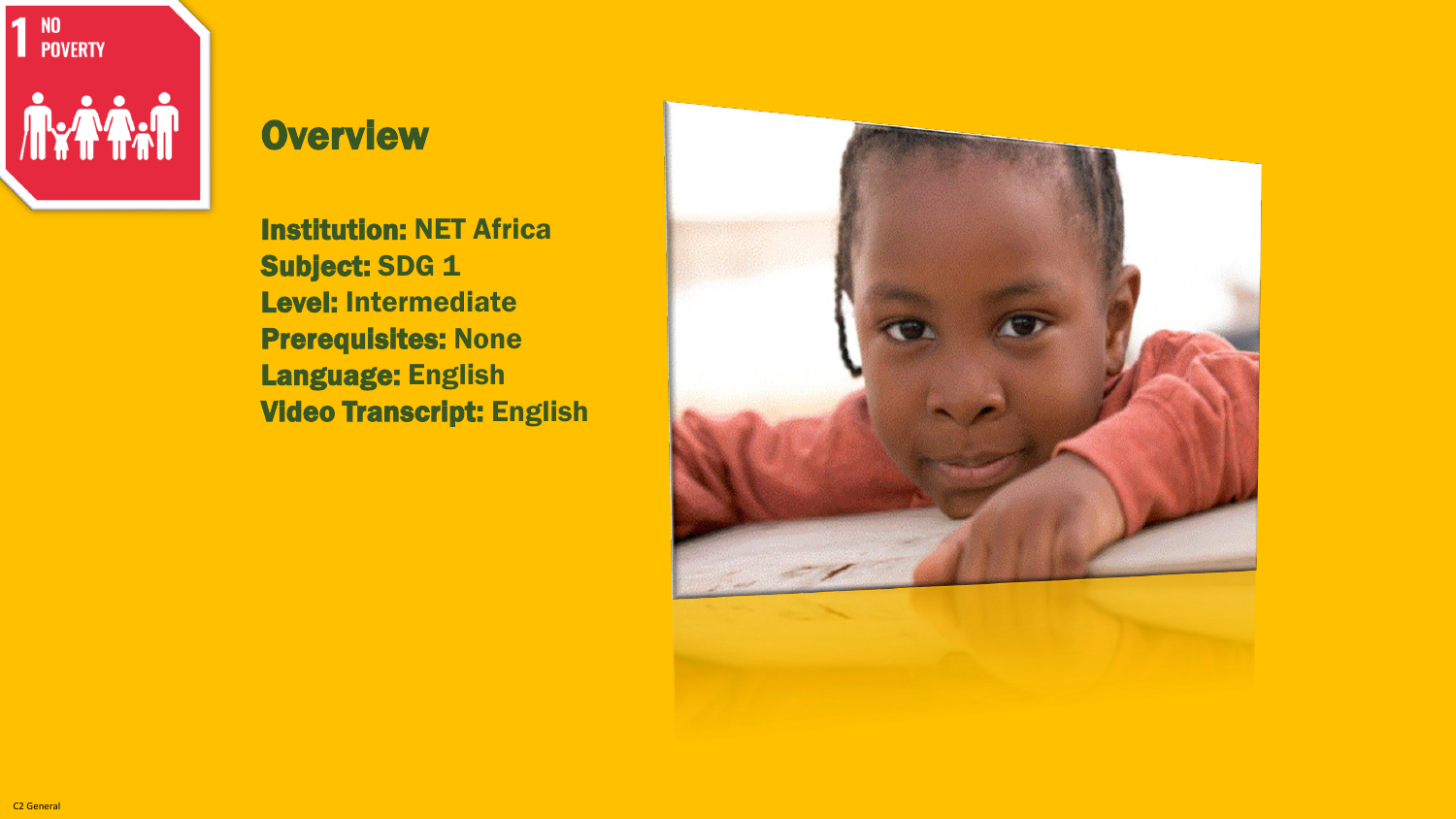

#### What students will learn?

They will learn why there so much poverty in the world? They will learn what protection those in poverty should have They will learn why they should care? They will learn what can be done about it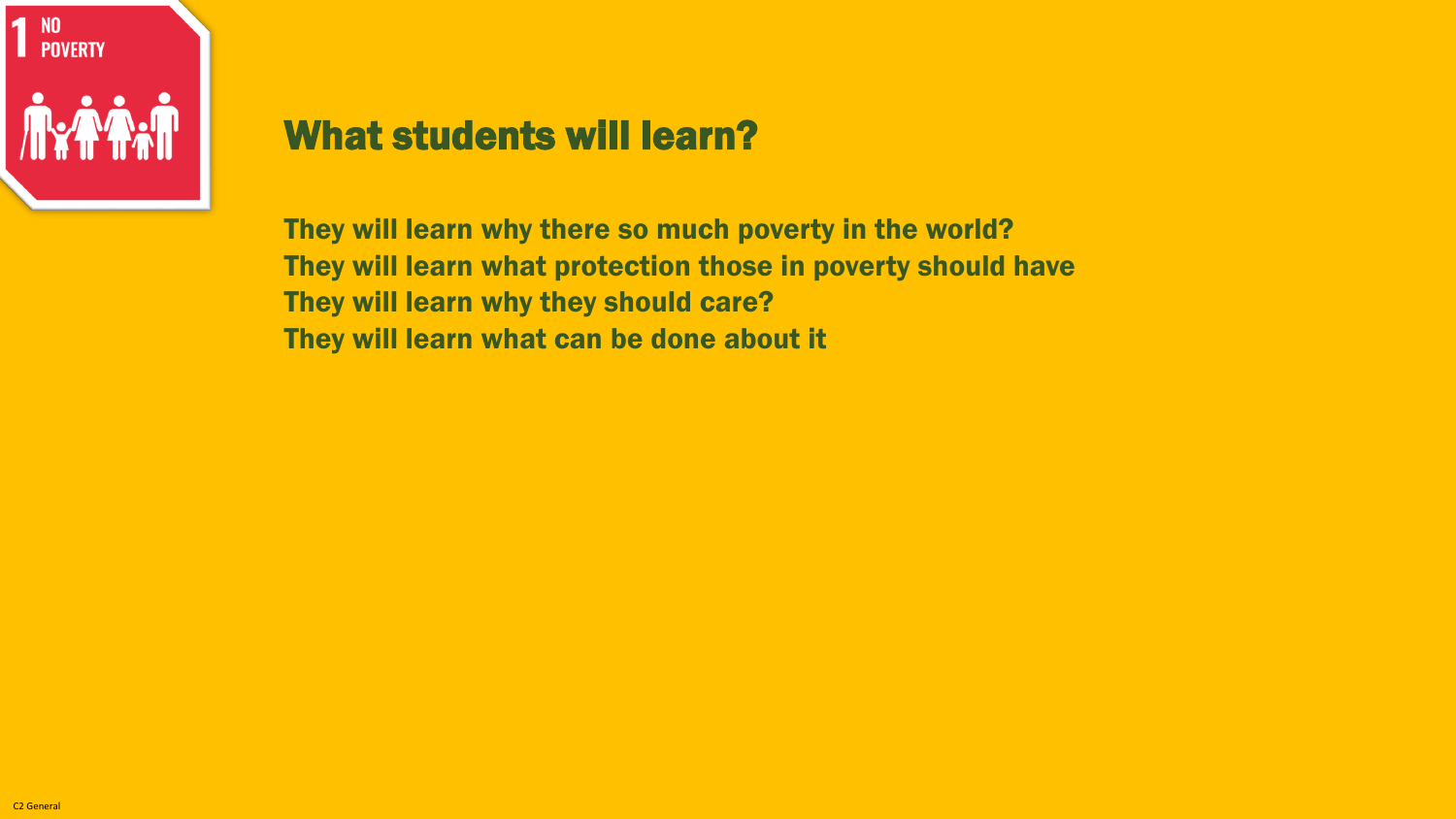

### Lesson plan, teacher slides and resourcesEducation4Sustainable Schools 2030<br>Learning to live differently.